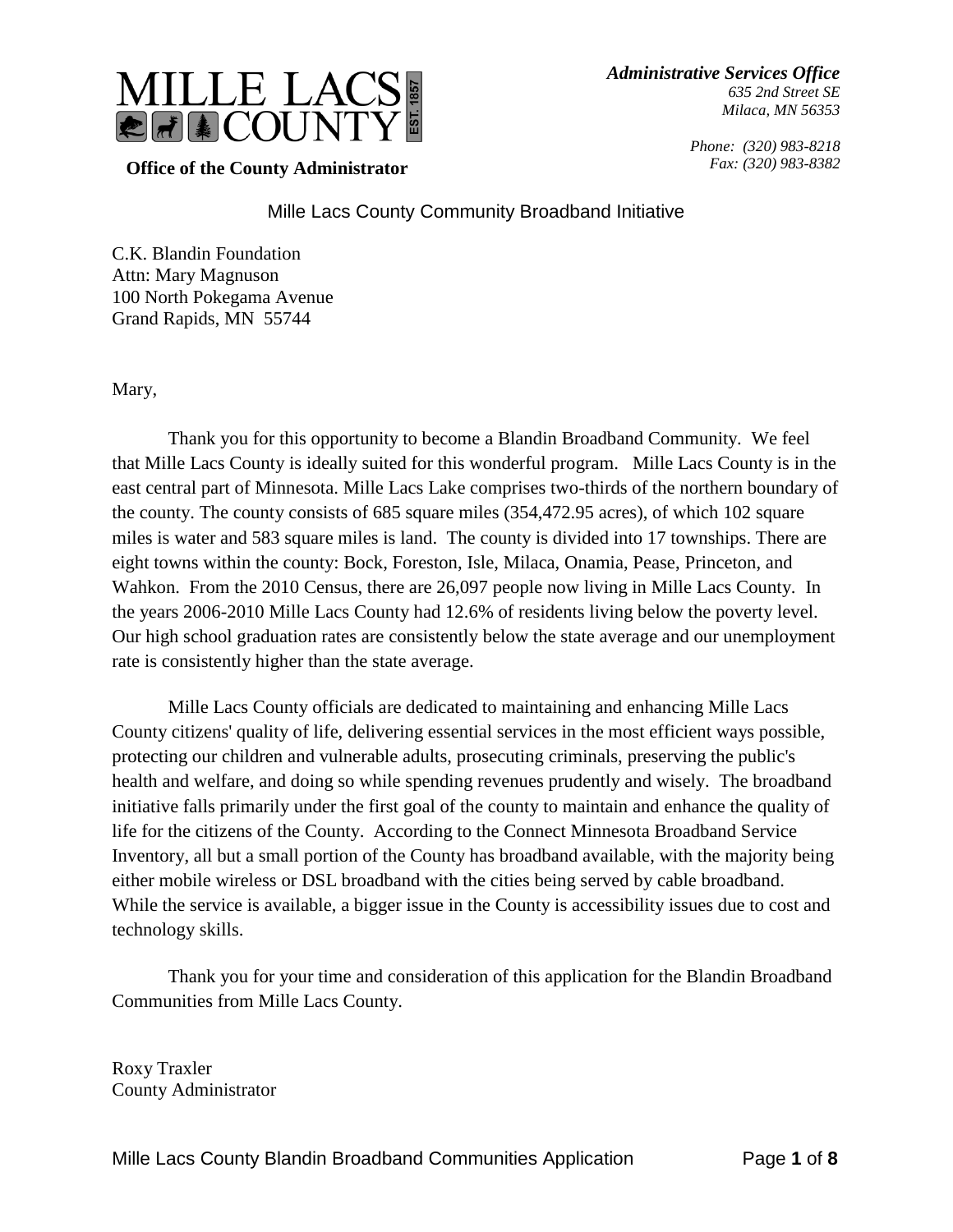

> *Phone: (320) 983-8218 Fax: (320) 983-8382*

### **Office of the County Administrator**

### Mille Lacs County Community Broadband Initiative

As outlined our cover letter, this broadband initiative falls primarily under the first goal of the County to maintain and enhance the quality of life for the citizens of the County. With that being said, we face many challenges. Mille Lacs County is a poor county, both economically and with our tax base. We will have to be creative, think outside the box and engage in many partnerships in order to continue to improve our citizens' welfare using broadband. According to the Connect Minnesota Broadband Service Inventory, all but a small portion of the County has broadband available, with the majority being either mobile wireless or DSL broadband with the cities being served by cable broadband. While the service is available, a bigger issue in the County is accessibility issues due to cost and technology skills.

As part of learning how to better serve our residents, Mille Lacs County is in the process of updating our Comprehensive Plan. We have formed 9 different task forces to look at issues within the County. Of the 7 task forces completed to date, one of the common denominators was the need to enhance and better serve our residents and businesses with broadband accessibility. The Economic Development task force has several policies with an associated action item to: "Foster the growth and expansion of broadband internet service and fiber infrastructure for business, education and private use in the county so it is accessible to all County residents. The first policy being to promote the growth and diversification of Mille Lacs County's economy making it a County with a broad economic base and the second policy to promote private business growth to create living wage jobs in the county.

As stated, these both need to be built upon the broadband initiative and enhancement. In addition, the Social, Public Health and Quality of Life task force had as a main goal to encourage and support improved/increased communication infrastructure and access including internet and phone, high speed, broadband access. This task force also has a goal of supporting programs and activities related to improving employment opportunities, and training opportunities, including economic development programs.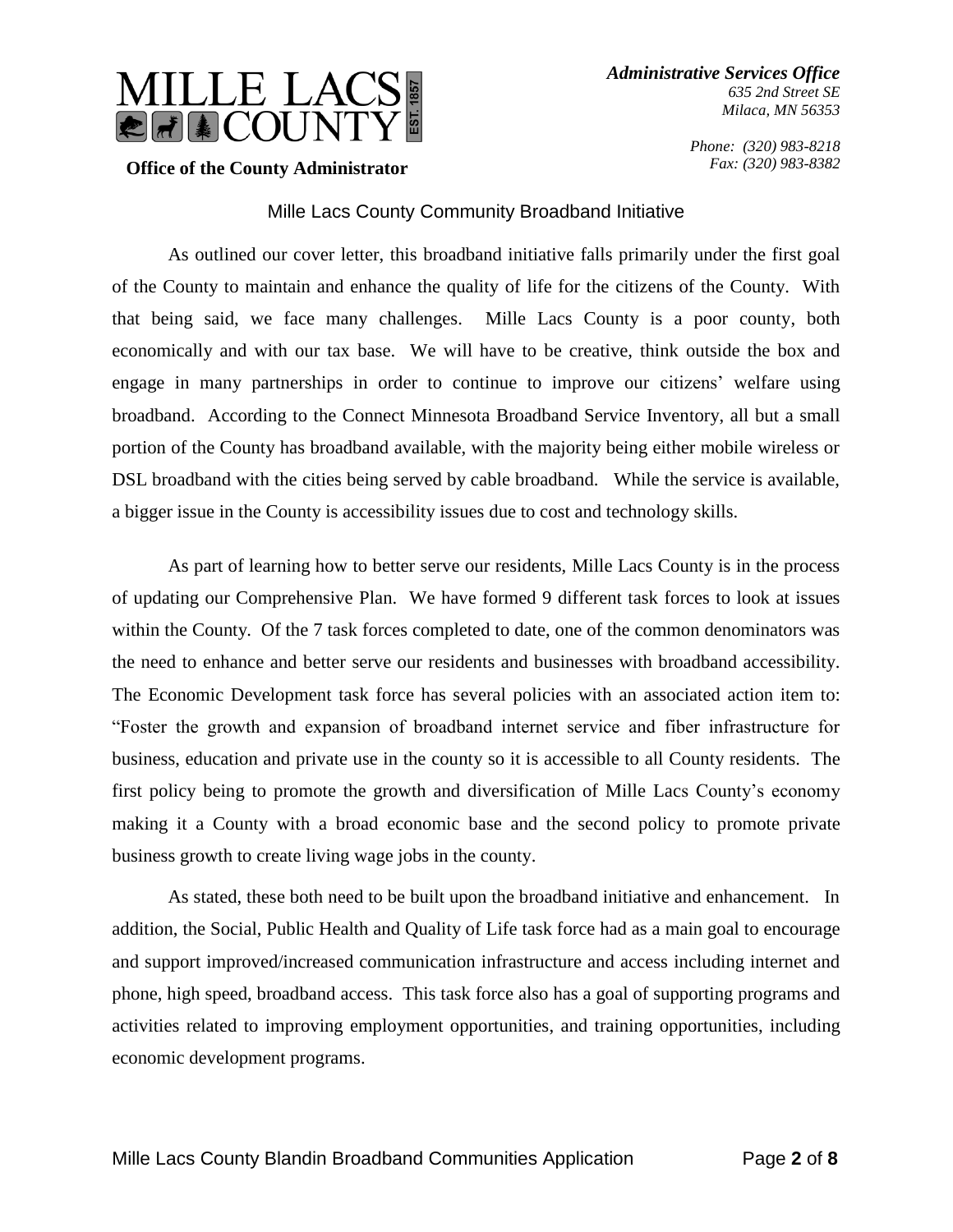

> *Phone: (320) 983-8218 Fax: (320) 983-8382*

### **Office of the County Administrator**

## Mille Lacs County Community Broadband Initiative

Our unemployment rate for 2011 was 11.6%, significantly higher than that state average of 6.7%. This is why our task forces have determined that economic development is increasingly important; and along with that, the technology of broadband. It is apparent that without further improving our residents' skills in technology, which means making the technology (in this case broadband), accessible and affordable to our residents and organizations. These organizations include our schools, libraries, government entities and business partners.

This program will allow us to develop programs to enhance the lives of our citizens through better use of technology. It will also allow us to further develop the goals of our Comprehensive Plan task force into an actual program and a specific task. Until we can show what broadband in the County is capable of doing, and increase the accessibility of said broadband to our workforce, further economic development will continue to be difficult. For example, we can support and increase the number of small businesses in the County, but if in the end no one knows where they are because either they have no web presence, or our residents cannot afford or do not know how to access them, they may flounder.

Another objective brought forth by our task forces is to increase the presence of education programs such as local technical programs within the County. Furthermore, if we have students and a general workforce without the accessibility and knowledge of broadband capabilities, these schools and programs are not likely to come to Mille Lacs County. A lot of our economic development future success may hinge on increasing broadband usage, support, affordability and access in Mille Lacs County.

Several schools have started projects aimed at increasing digital inclusion among their students, including Milaca and Onamia public schools. The program they have started is the providing of iPAD's and they are working on digital inclusion. We have a high proportion of students on free and/or reduced lunch programs, thus we know that many cannot afford to go out and purchase their own computers and iPAD's.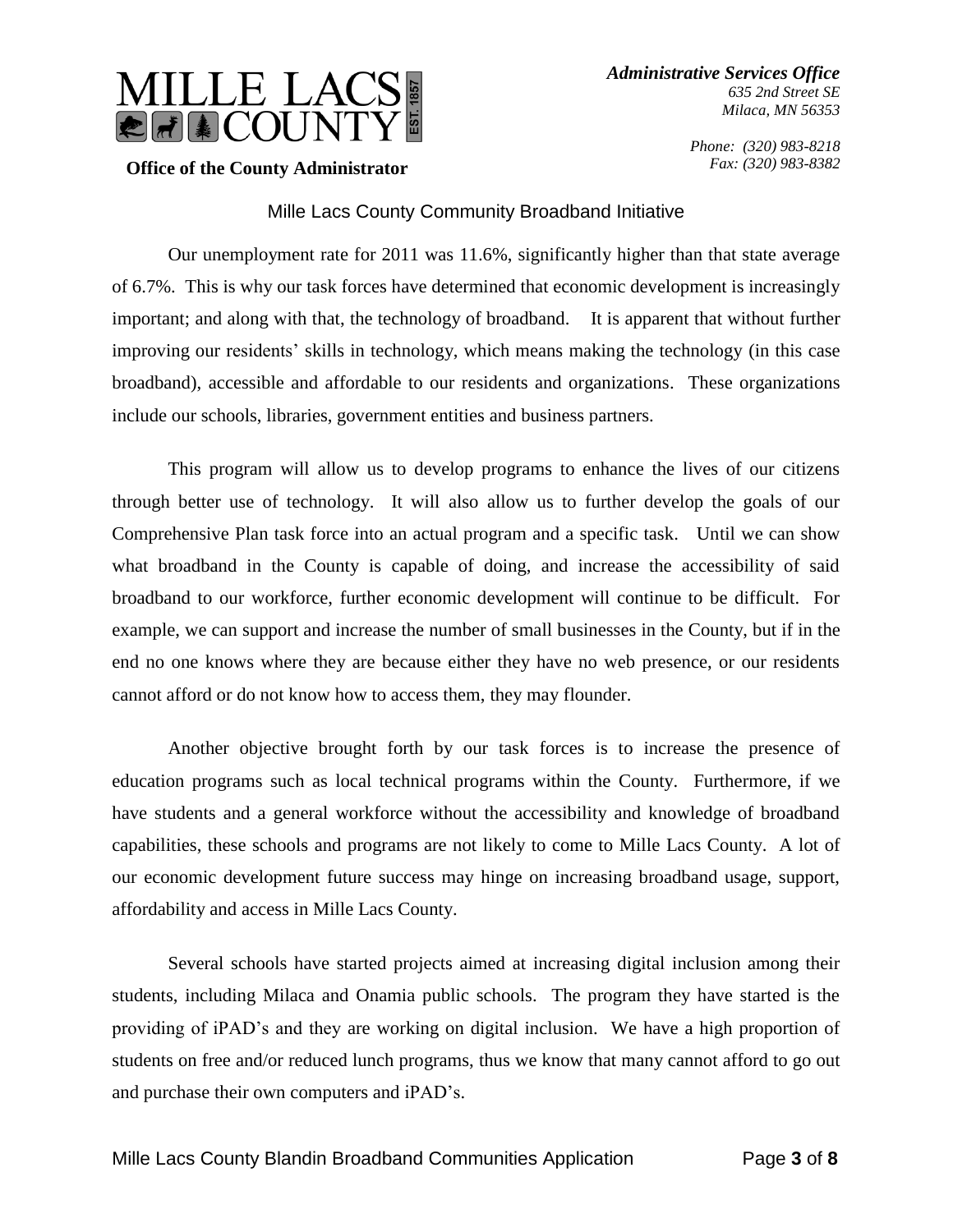



*Phone: (320) 983-8218 Fax: (320) 983-8382*

### **Office of the County Administrator**

## Mille Lacs County Community Broadband Initiative

Currently, every 9th-12th grade student at Milaca High School has access to an iPAD to use as an instructional tool. The district is committed to preparing their students to succeed in the changing societal landscape. It is essential that the District provide our students with the 21st century skills that they need to be self-directed learners. They believe that effective teaching and learning include the effective use of technology to best prepare each student for the world in which they will live.

In Onamia they have found that educational agility has worked well where technology is concerned. Even without a lot of money, they've managed to lead the scholastic pack on a variety of technology fronts; they own the fiber optic cable network that supplies the school's communication systems; they have smart boards in every elementary class in the school, and now a portion of their student body have iPAD's.

Computers have also been added, over the past several years, to the East Central Regional Libraries, of which Mille Lacs County is a partner, in Milaca, Princeton, and Onamia to enhance accessibility to online information and learning. In addition to the school population that is underserved, Mille Lacs County has a high senior population. In 2010, 16.1% of our population was over 65, as compared to the state average of 12.9%. Inclusion of computers and other technology at the libraries is also aimed at this age group. Keeping this population connected is in everyone's best interests.

The County Board has recently included in their 2013 budget a position of Economic Development/Grants Coordinator. This position was added because of the need identified in our Comprehensive Planning process for a county-wide approach to economic development, training, and technology education. The Board has also decided to set aside funds dedicated to economic development, growth and education. The County is making a commitment to the future of this County, and part of that commitment includes the enhancement of technology in the lives of our residents and business communities.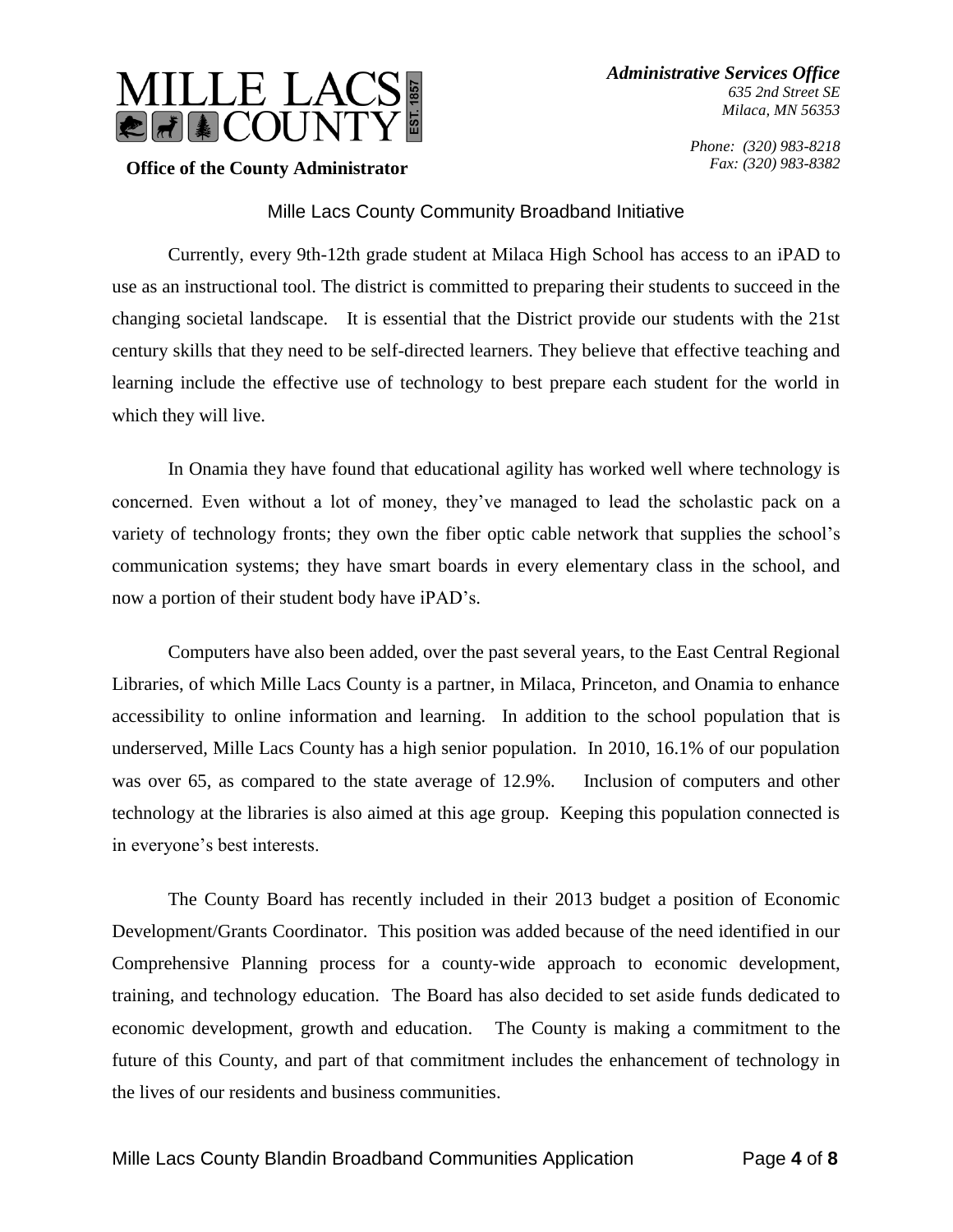

**Office of the County Administrator**

*Phone: (320) 983-8218 Fax: (320) 983-8382*

Mille Lacs County Community Broadband Initiative

# Mille Lacs County Community Broadband Initiative Contact Information

Roxy Traxler, County Administrator

635 2nd Street SE, Milaca MN

320-983-8218 or 320-983-8349

[www.co.mille-lacs.mn.us](http://www.co.mille-lacs.mn.us/)

[roxy.traxler@co.mille-lacs.mn.us](mailto:roxy.traxler@co.mille-lacs.mn.us)

ID# 41-6005845

Mille Lacs County as established by the State of Minnesota operates under Minnesota Statute 375A.

Letters of support have been received to date from the City of Milaca, Onamia Public Schools, Mille Lacs County Times, Central Minnesota Jobs and Training, City of Princeton, First National Bank of Milaca, and the Mille Lacs Health System. This represents a broad range of sectors, including public, private and regional joint powers.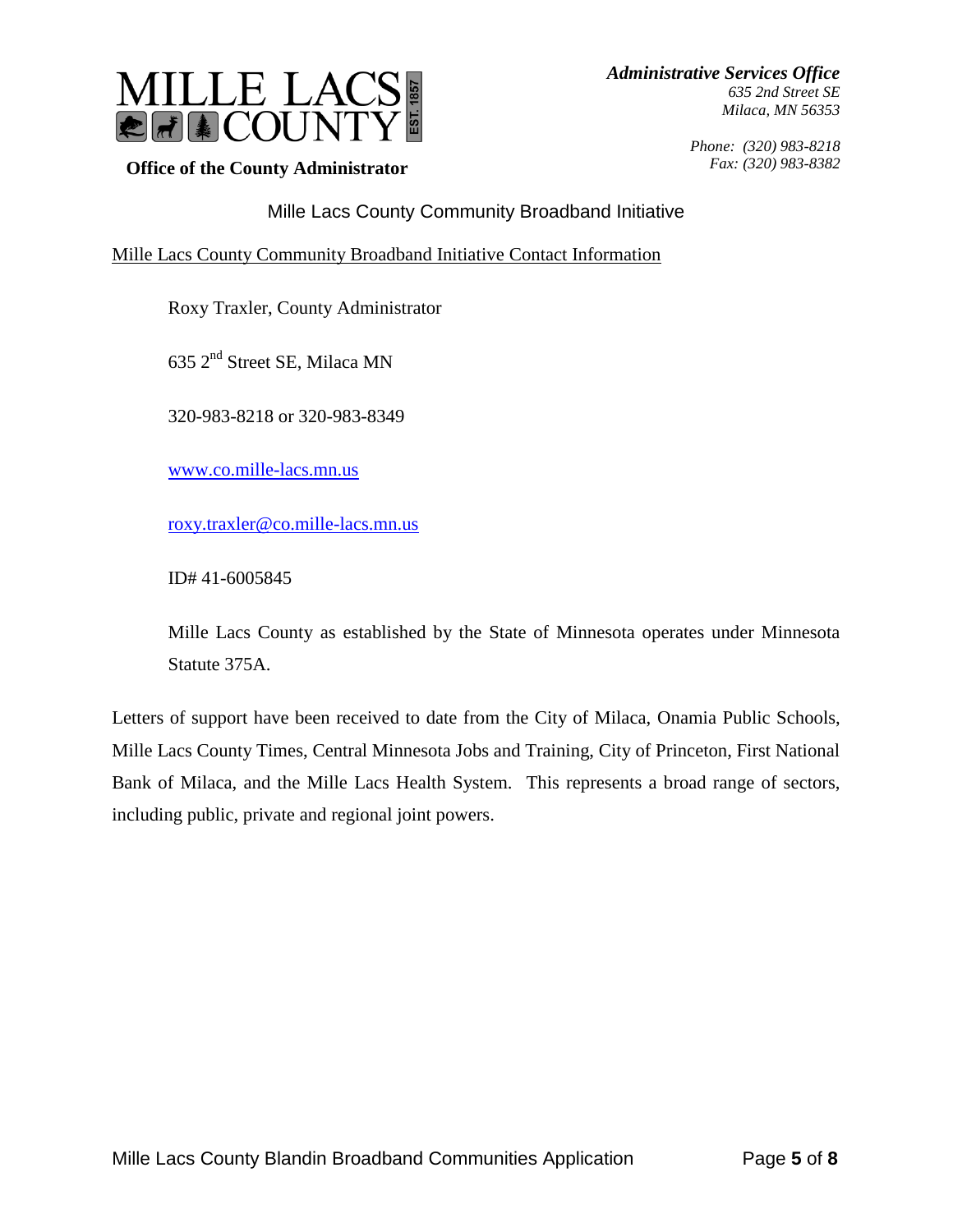

> *Phone: (320) 983-8218 Fax: (320) 983-8382*

## **Office of the County Administrator**

Mille Lacs County Community Broadband Initiative

## Mille Lacs County Broadband Initiative Leadership Team

This listing represents the existing leadership team. As the project moves forward, we expect to add additional representation to the group, either as topic specific Task Force members or on the leadership team to further represent all sectors. We fully recognize that this team will expand, and one of our objectives is to involve the school and business community more directly, rather than just as support as seen in the letters of support for this project.

### Paula Soderberg

Paula has a degree in Human Resource management, with a minor in Computer Science. She previously worked for NorthStar Access, a telecommunications company serving Mora, Cambridge, North Branch, Princeton and Elk River, and was closely involved in project management, process analysis, data management, design and development of databases, and both computer and customer service training. Most recently, she is involved with the County Planning Commission and Comprehensive Plan process. She is also on the Community Education Advisory board for Milaca Public Schools and is a past President of the Milaca Friends of the Library. Paula represents residents that are underserved in the County.

#### John McPherson

John McPherson works with and understands computers. John has a blog and comments on world happenings. John has currently served on the County's Comprehensive Plan task force for transportation, and economic development. He is currently sitting on the task for related to Land Use.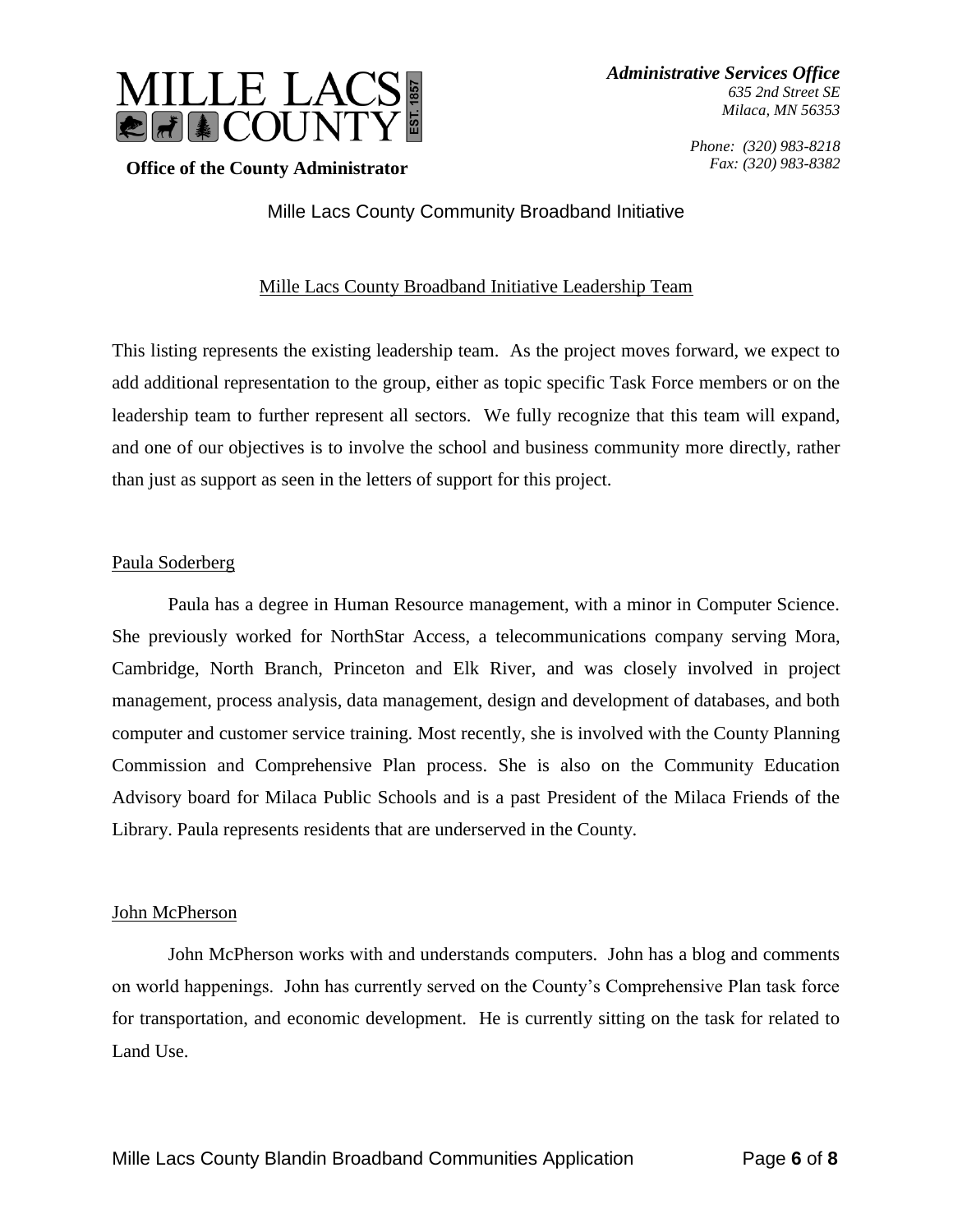

> *Phone: (320) 983-8218 Fax: (320) 983-8382*

## **Office of the County Administrator**

## Mille Lacs County Community Broadband Initiative

## Carla Vita

Carla is currently employed as a Business Services Specialist for the [State of Minnesota;](http://www.linkedin.com/company/state-of-minnesota?trk=ppro_cprof) and serves as the Treasurer for the East Central Regional Arts Council. Her past employment includes Re-Employment Assistance Coordinator at State of Minnesota; Community Development Director at City of Isanti; and Administrative Researcher at City of Faribault. She has an MA degree from Minnesota State University, Mankato.

Carla has over 10 years of significant experience working on many community-wide projects, consensus building, intergovernmental projects, and project management working in a variety of government positions including local, regional and state. Carla is currently serving on several Comprehensive Plan task force committees for Mille Lacs County.

#### Dan Whitcomb

As a current County Commissioner, Dan represents all populations within the County, including those less served by broadband. Dan owns and works for J.Q. Fruit Farm and Orchard (A Minnesota Century Farm) in Princeton Township. He has farmed and worked in Mille Lacs County for 23 years. Dan has a Master's of Science Management and a Bachelors of Science Physics. His previous employment includes Homeland Security & Emergency Management, State of Minnesota-RP Administrator; Northern States Power Production Engineer/Project Manager and from 1976 – 1982 he was a U.S. Navy Submarine Officer, Lieutenant.

Dan also serves on Lakes and Pines Board, the Regional Emergency Response Board and previously served as Mayor of Zimmerman, and on the Princeton School Board. Dan is currently the President of the Princeton-Zimmerman Farmers Market Association.